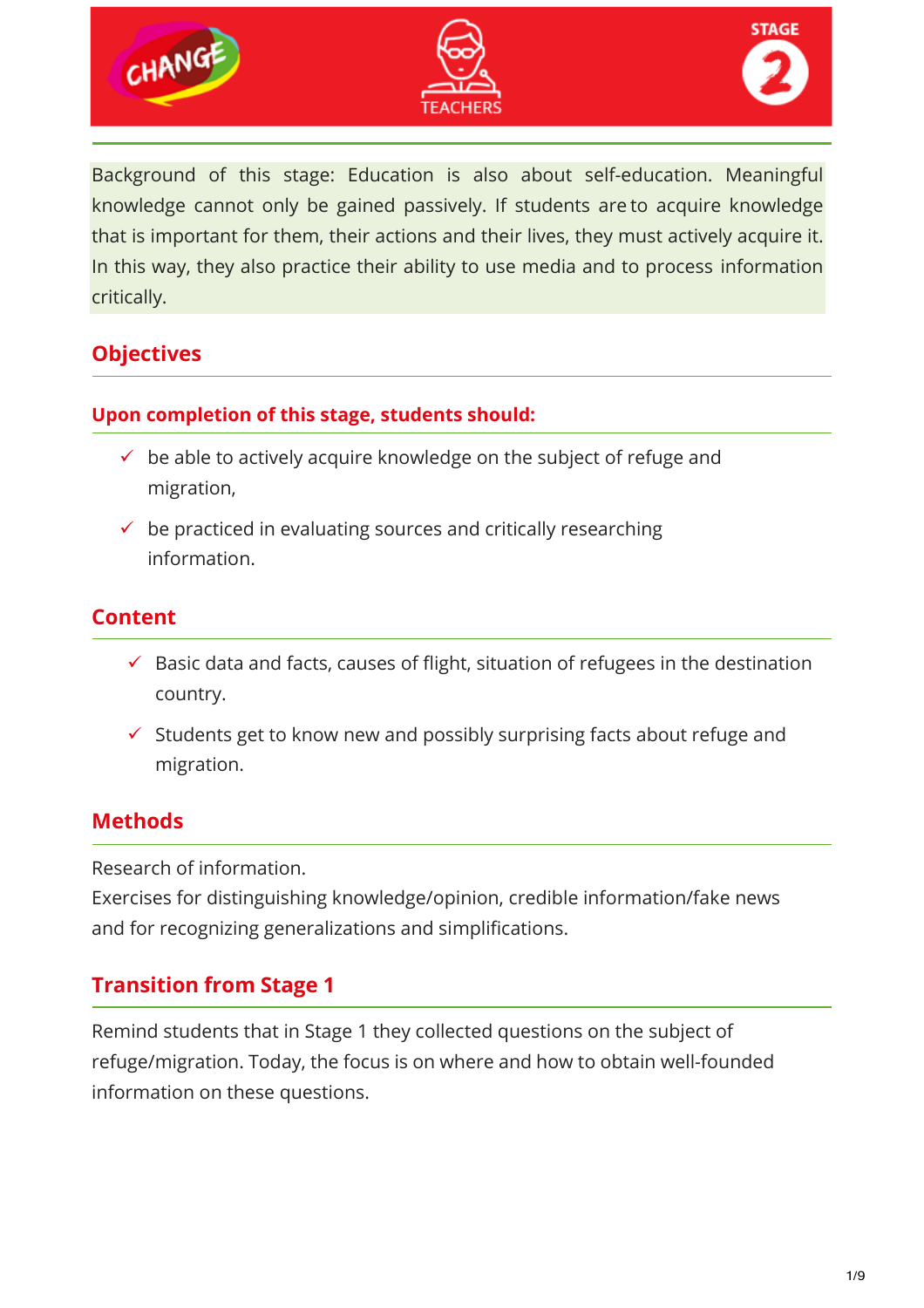





**Step #1**

#### **We research a complex topic!**

Form 4 or 6 groups (up to 6 persons; depending on the size of your class). Groups 1 to 2(or 1-3) receive "Research assignment 1"; groups 4-5 (or 4-6) receive "Research assignment 2" (Research Assignments  $\rightarrow$  worksheet for students).

Ask the groups to try to answer the questions contained in its research assignment through joint Internet research and prepare a presentation (flipchart, PowerPoint etc.) with its findings.

Depending on your assessment of the level of knowledge and competence in your class, you can give the students more or less hints. For this purpose, you can use the list of information sources we have compiled for you (stated at the end of this guide). You can supplement these with information sources from your country, e.g. websites of the responsible authorities, NGOs and the media. Since the students should also practice distinguishing between "serious" and "problematic" sources, you can also give them references to organisations and media which you consider to be "serious", but also to those which you consider to be "problematic", e.g. because they tend towards inappropriate generalizations and fake news. These can be, for example, tabloid media or yellow press that are known for simplifications or fake news, or websites of organisations that are known to be anti-migration.

Please note that the focus of the research is on refugees (not on other forms of migration). See also the glossary of the most important terms at the end of this guide.

#### **Research Assignment 1**

- $\triangleright$  What exactly is a refugee? What other forms of migration are there?
- $\triangleright$  How many people were displaced worldwide in 2018?
- $\triangleright$  Which countries in the world host the most refugees?
- $\triangleright$  How many people fled to the European Union in 2018?
- $\triangleright$  How many people fled to our country in 2018?
- $\triangleright$  How many of them move on to another country?
- $\triangleright$  From which countries do the refugees come who seek refuge in our country?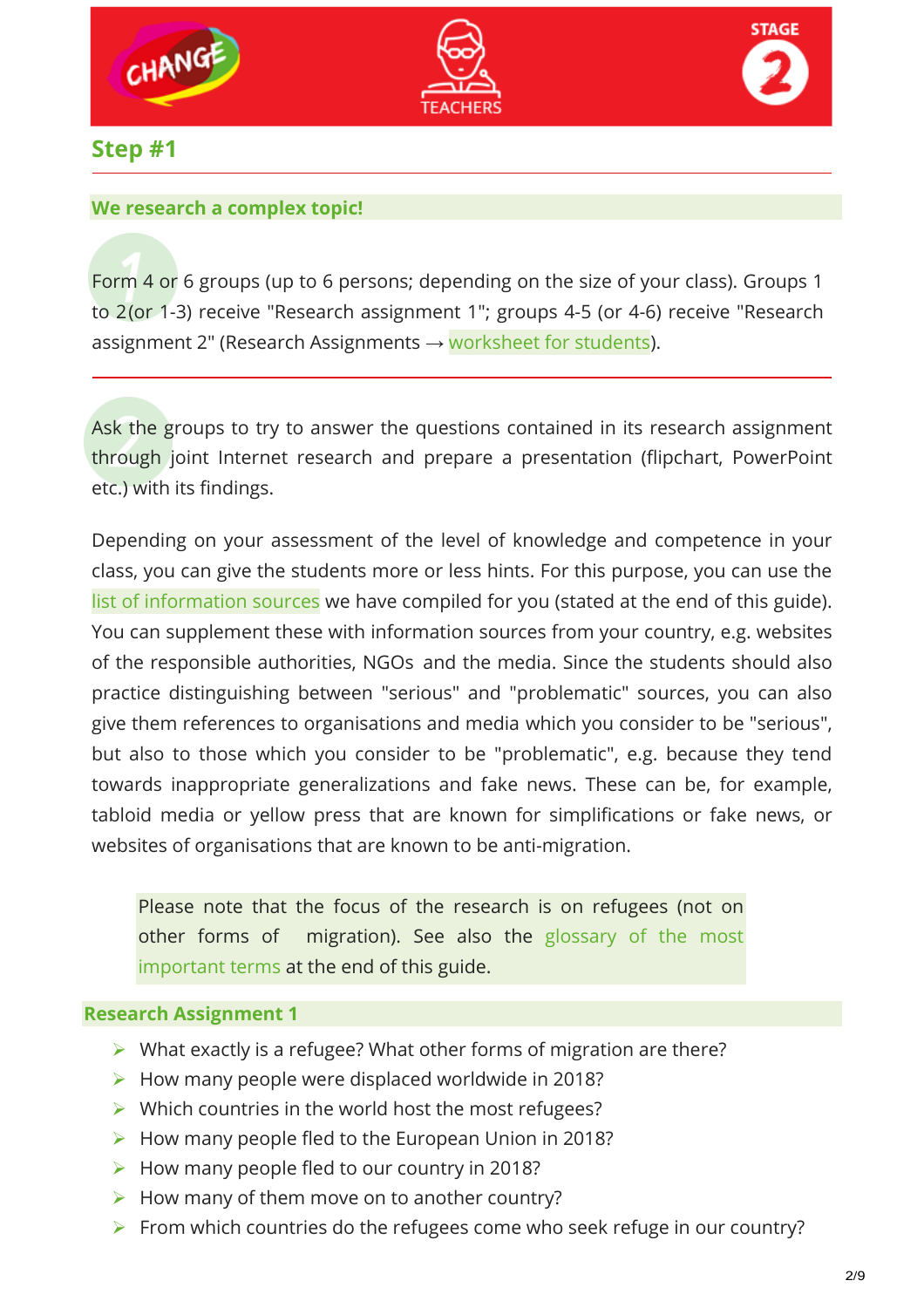





- $\triangleright$  Why did the people flee to our country? What are the main causes of their seeking refuge?
- $\triangleright$  What has to happen so that a refugee needs to leave our country again?

#### **Research Assignment 2**

- $\triangleright$  What are the refugees in our country allowed to do, what are they not allowed todo? What are they obliged to do? Please list the most important rights, responsibilities and prohibitions.
- $\triangleright$  How are the refugees housed in our country?
- $\triangleright$  What access do they have to education (especially schools) and the labourmarket?

If questions have been collected in stage 1 that are not included in these research assignments, you can add them to the research assignments accordingly.

Each group presents results in the class (Questions  $\rightarrow$  worksheet for students):

- $\triangleright$  Which answers did we find where?
- If we have found different answers to the same questions: how do they differ? At the level of data and facts; at the levels of the undertone and the intention of the text?
- In which points are we uncertain and where do we have open questions?
- $\triangleright$  How can we trust what is being told to us and how to determine if information presented is trustworthy or not?
- $\triangleright$  Have we gained insights that surprised or irritated us?
- $\triangleright$  What feelings are evoked when we perceive the different information?

Comparison of group results:

 $\triangleright$  Are there different answers to the same questions? What could be the reason?

For this lesson, it may be helpful if you can be supported by a CHANGE partner. For example, the expert can comment on the presentations of the "research assignments" and give more information if something is left open.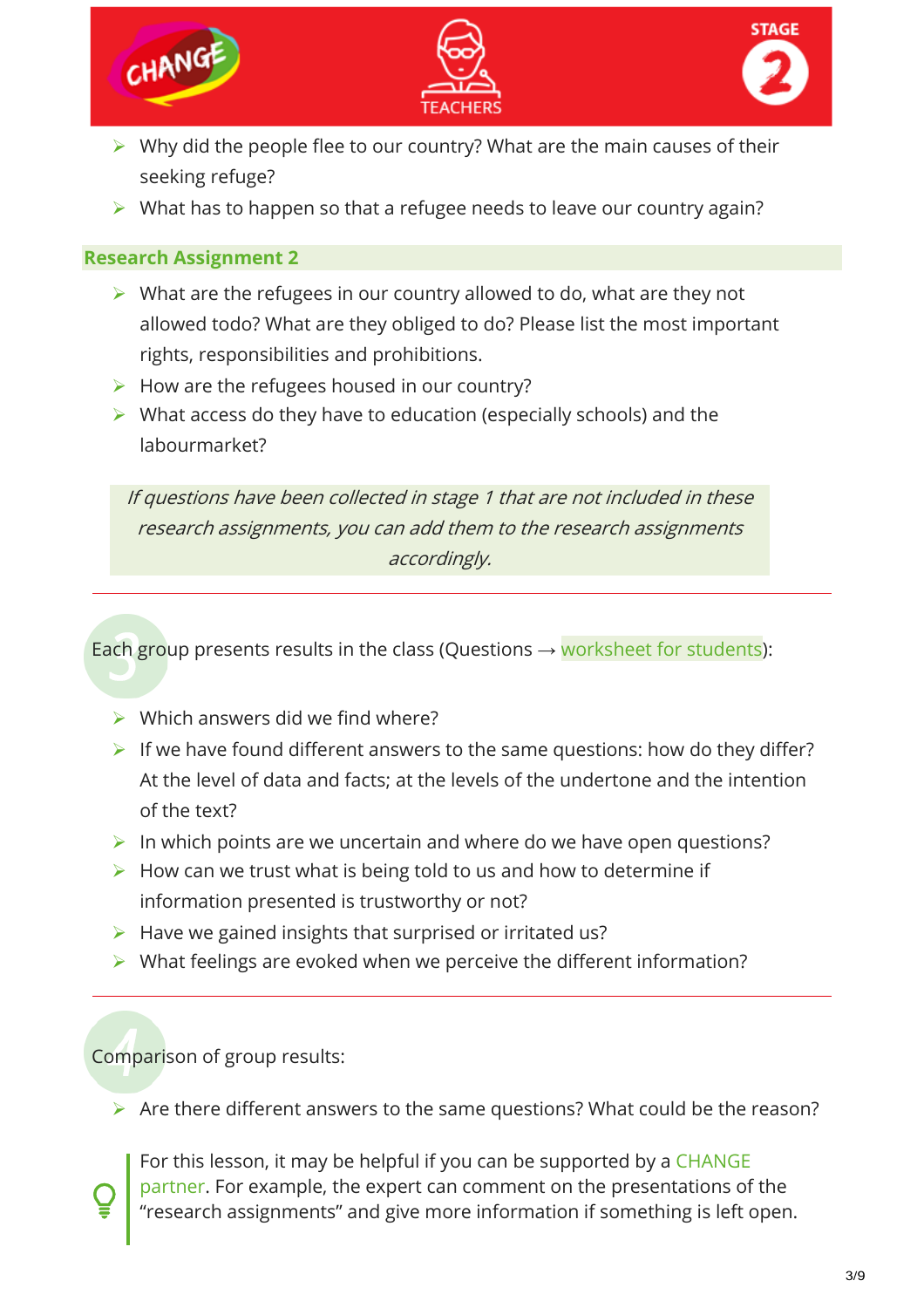

In addition, he or she could also make his or her own contribution (depending on how much time you have).

# **Step #2**

#### **Let's ask an expert!**

In order to learn more about the situation of refugees than just facts and figures, the expert explains how refugees live in this country, what they need, what they wish and also what they could bring into the society of their new home country. The impulse should be as vivid as possible (with pictures and testimonies).

Questions from the students.

Reflection:

- $\triangleright$  What was new and perhaps surprising for us?
- $\triangleright$  How does the perspective of the expert differ from the other perspectives we have found and how does it agree with them?

(Background: The students should realize that there are differences not only in the facts that someone mentions, but also in the values and attitudes that a person represents and that form the basis for his/herpresentation of the facts).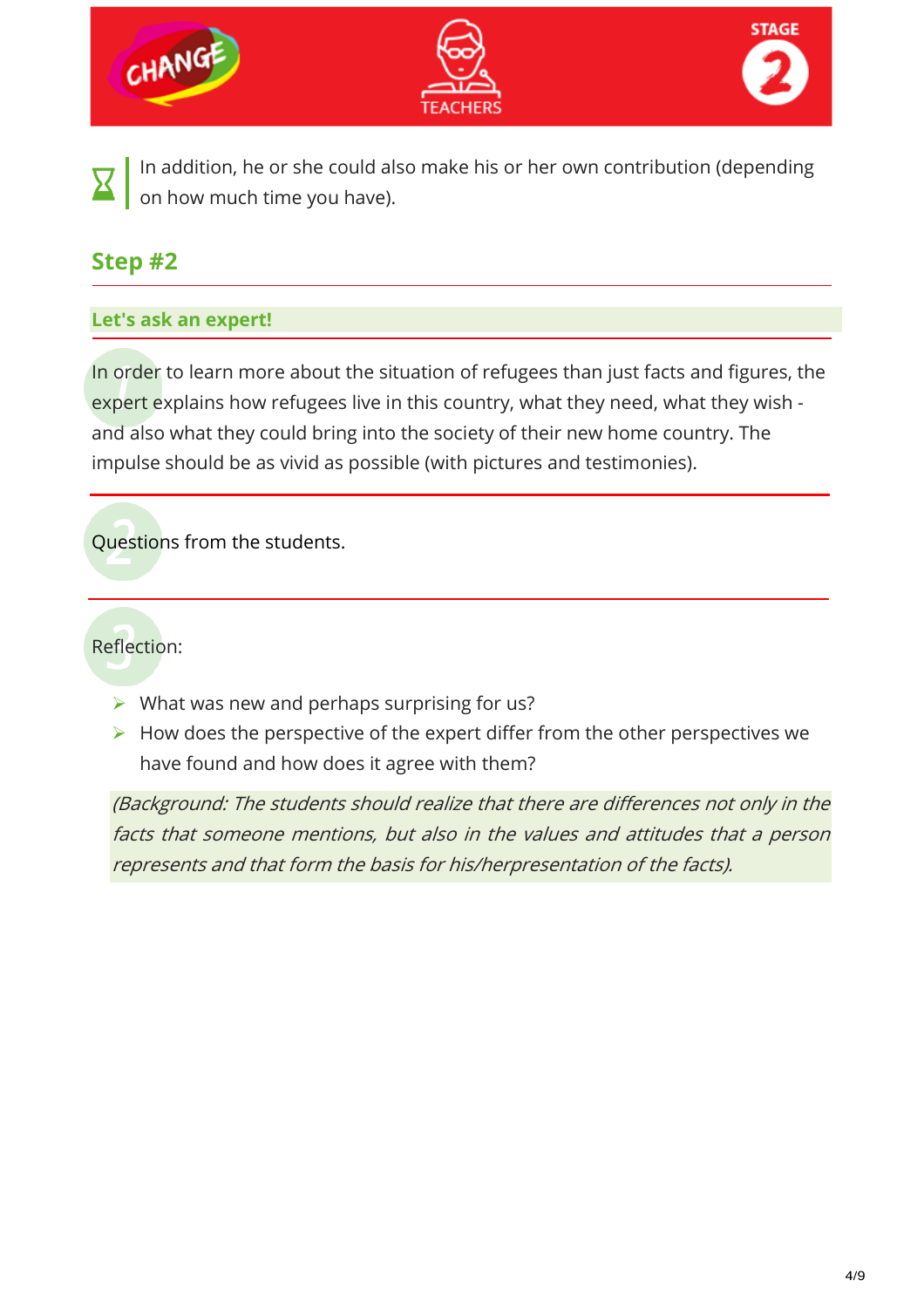





## **Step #3**

### **Global Trends in 5 minutes**

Show the students the following five-minute video (UNHCR's global trends in forced displacement) that shows major developments concerning the issue of refuge. The videohas the advantage of reiterating some of the information discussed in this lesson (on a global level) and at the same time "giving faces" to the data and facts and making them more vivid.



If necessary, a short discussion can follow with questions and comments. The video can also conclude Stage 2 without a discussion.

## **Invitation to Reflection**

Explain the reflection task for this stage (Reflection task  $\rightarrow$  worksheet for

students). By the next stage, please:



Take a photograph of an object or a scene that represents a surprising insight from this stage. Add a caption to the picture.



Note an answer to the question: What would I want to ask a refugee who lives in my country? Alternative question for refugees: What would I like to be asked?

## **Summary and Transition**

Ask the students to explain in a few sentences what they have learned in this stage. Aftersome students have said something about this question, you can summarise it in your own words (see the goals of the lesson above).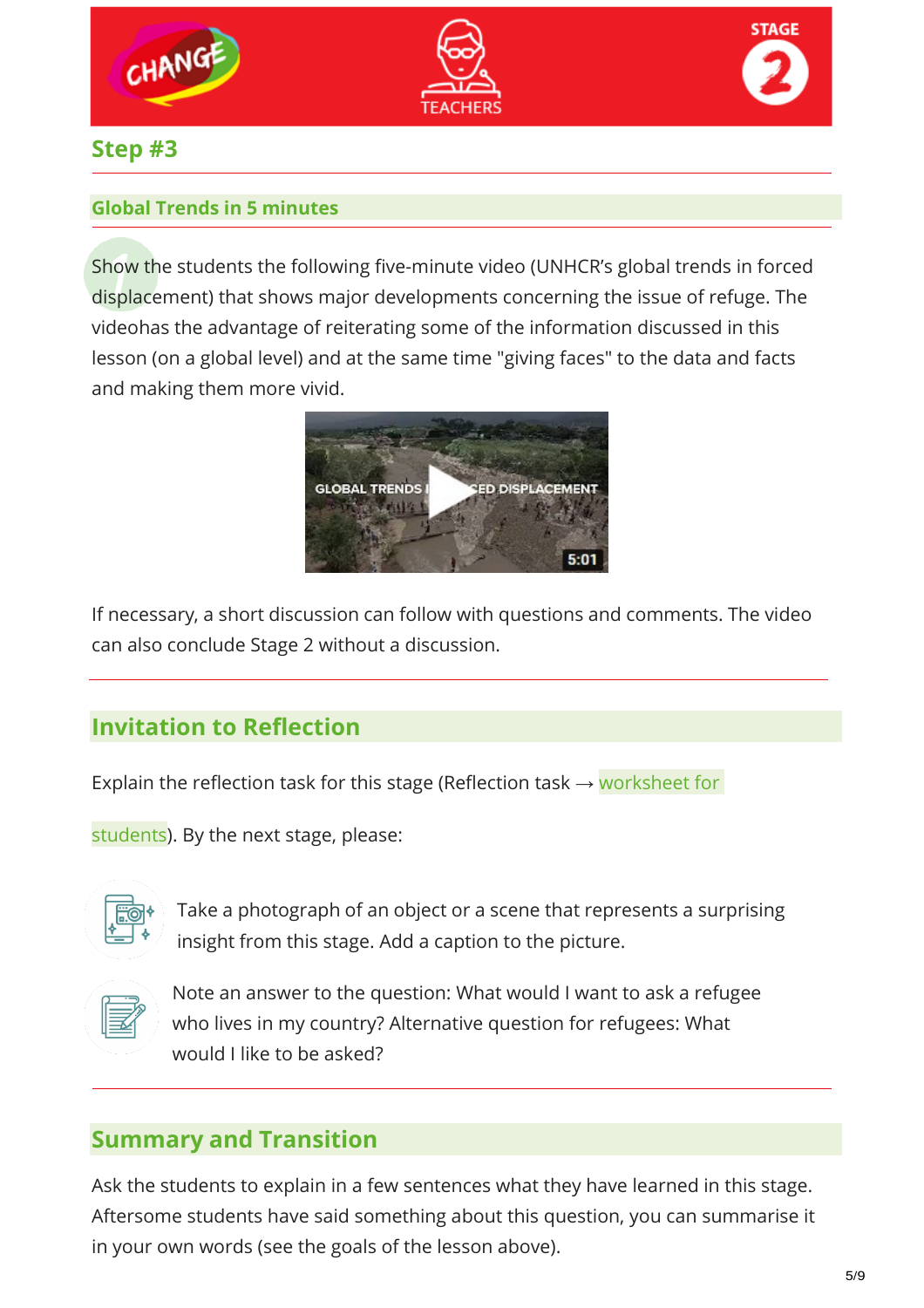





Then you can explain how the next stage will follow: "The next stage will be about dealing more intensively with the situation and experiences of refugees." Since different activities are possible for the next stage, you may also indicate which activity it will be.

Especially important: If you want to make a real encounter with a refugee possible in the next stage, you should prepare the students. Explain that the guest will talk about very personal experiences, some of which were difficult and painful. Tell the students that theycan of course ask the guest questions (and thereby show their interest), but should do soin a respectful way. They should imagine what it would be like to talk about personal experiences, feelings, hopes and wishes in front of an unknown audience.

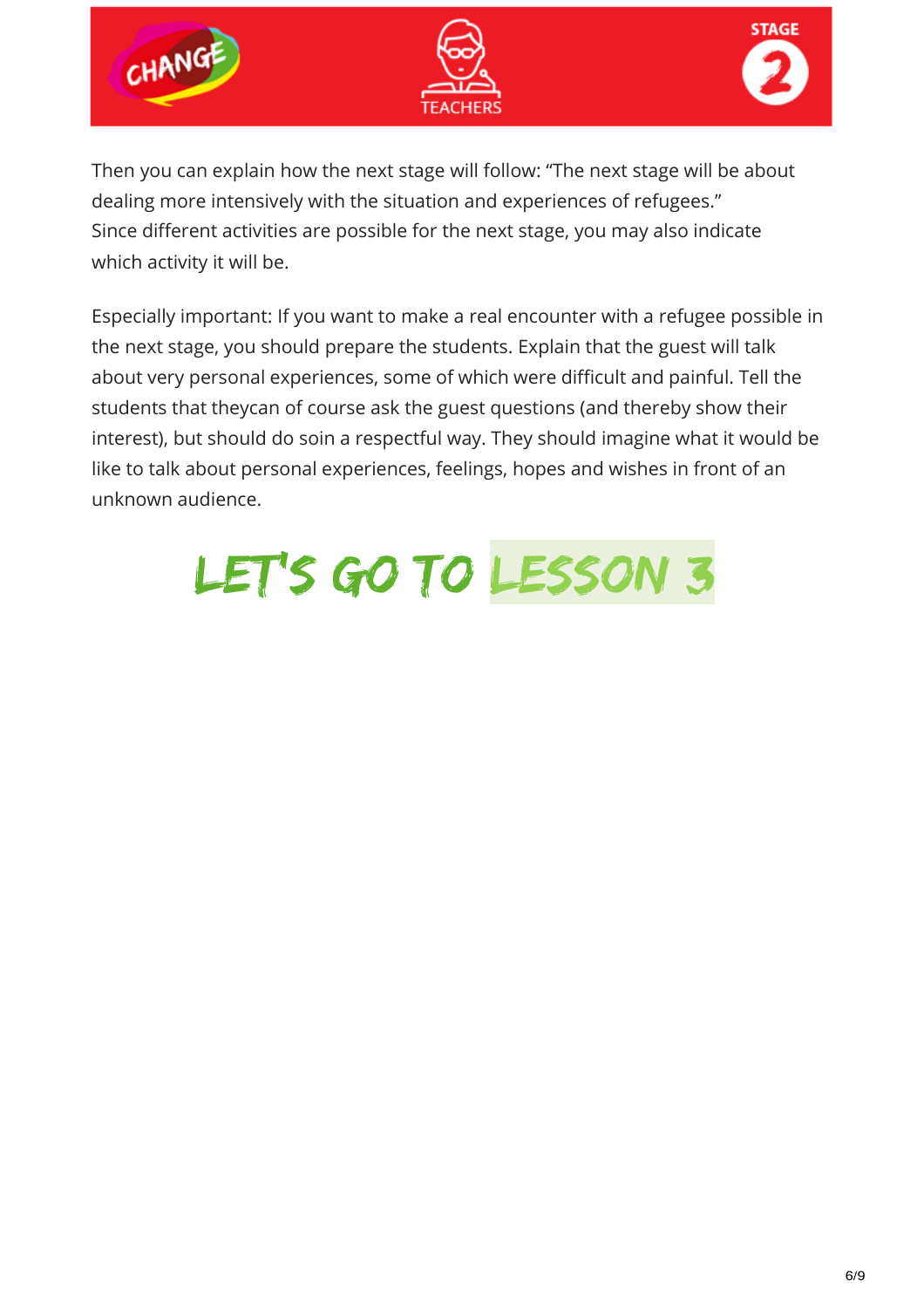





### **Glossary of the most important terms**

In the discussion on the subject of refuge and migration, it is important to clarify terms and to use them correctly in order to avoid misunderstandings.

- **Migrants** leave their homelands to live and work elsewhere, either temporarily or forever. Reasons for migration can be very different - and more or less voluntary.
- A **refugee** is a person who is forced by other people or circumstances to leave his home.
- **Refugees in a legal sense** and according to the Convention Relating to the Status of Refugees, also known as the 1951 Refugee Convention are persons who are persecuted for "reasons of race, religion, nationality, membership of a particular social group or political opinion". If persons flee within their own country and do not cross an internationally recognised border, they are termed **internally displaced persons**.
- **Refugees in a broader sense** are people who have been driven from their homes by war or natural disasters. Refugees, in this broader sense of the word, are also forced to leave their homes - they have no choice.

It is not always possible to distinguish clearly and unambiguously between "voluntary" migration and "forced" migration. Sometimes people are referred to as "economic refugees" to question their right to assistance. In many cases, however, the economic problems are so great (malnutrition, lack of health care etc.) that they threaten people's health and lives and may force them to leave their homes.

If you are looking for more and more precise definitions, the **[European Migration](https://ec.europa.eu/home-affairs/what-we-do/networks/european_migration_network/glossary)  [Network's interactive glossary](https://ec.europa.eu/home-affairs/what-we-do/networks/european_migration_network/glossary)** may be helpful and is available in several languages.

Since there are also important national-specific definitions and regulations, you can ask your national CHANGE partner for information.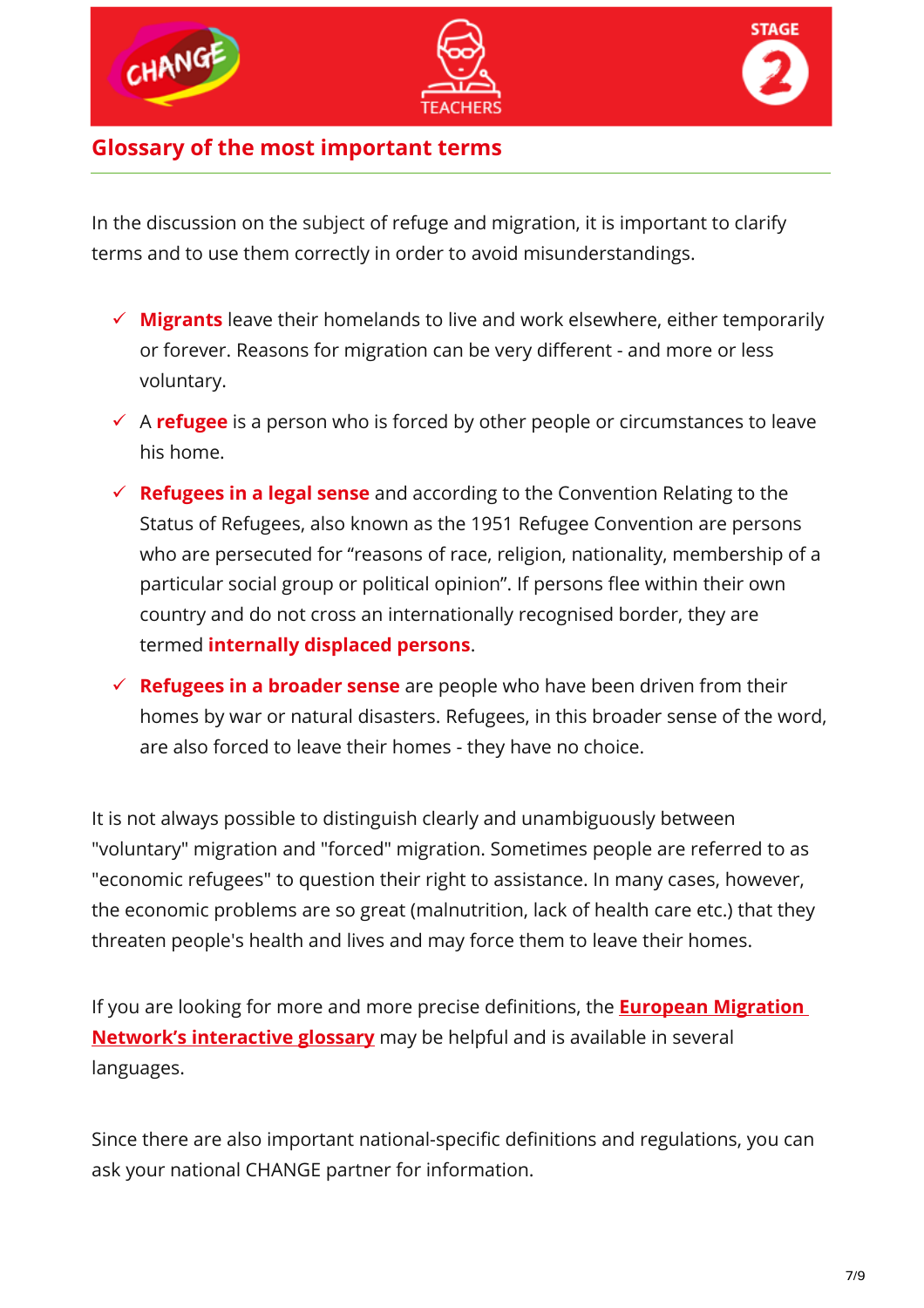





**Useful information sources**

On these websites you will find background information, figures, data and facts about refugees and migration.

| <b>Websites of the Jesuit Refugee Service</b> |  |                                                                        |
|-----------------------------------------------|--|------------------------------------------------------------------------|
|                                               |  | <b>✓ JRS International</b>                                             |
|                                               |  | https://jrs.net                                                        |
|                                               |  | <b>JRS Europe</b>                                                      |
|                                               |  | https://jrseurope.org                                                  |
|                                               |  | <b>JRS Ireland</b>                                                     |
|                                               |  | https://jrs.ie/                                                        |
|                                               |  | <b>JRS Malta</b>                                                       |
|                                               |  | http://www.jrsmalta.org/                                               |
|                                               |  |                                                                        |
|                                               |  | <b>Other Websites of International and European Organizations</b>      |
|                                               |  | <b>UNHCR</b>                                                           |
|                                               |  | https://www.unhcr.org/                                                 |
|                                               |  | <b>European Council on Refugees and Exiles (ECRE)</b>                  |
|                                               |  | https://www.ecre.org/                                                  |
|                                               |  | <b>EU-Commission department Migration and Home Affairs</b>             |
|                                               |  | https://ec.europa.eu/info/departments/migration-and-home-affairs_en    |
|                                               |  | <b>Catholic Migration Commission (ICMC)</b>                            |
|                                               |  | https://www.icmc.net/                                                  |
|                                               |  | <b>Migrants &amp; Refugees Section of the Vatican</b>                  |
|                                               |  | https://migrants-refugees.va                                           |
|                                               |  | <b>Platform for International Cooperation on Undocumented Migrants</b> |
|                                               |  | (PICUM)                                                                |
|                                               |  | https://picum.org/                                                     |
|                                               |  | <b>Amnesty International</b>                                           |
|                                               |  | https://www.amnesty.org/en/what-we-do/refugees-asylum-seekers-and-     |
|                                               |  | migrants/                                                              |
|                                               |  | <b>Websites of other NGOs in Ireland</b>                               |

- **Websites of other NGOs in Ireland**
	- **[Irish Refugee Council](https://www.irishrefugeecouncil.ie/)** <https://www.irishrefugeecouncil.ie/>
	- **[Doras Luimní](https://doras.org/)** <https://doras.org/>